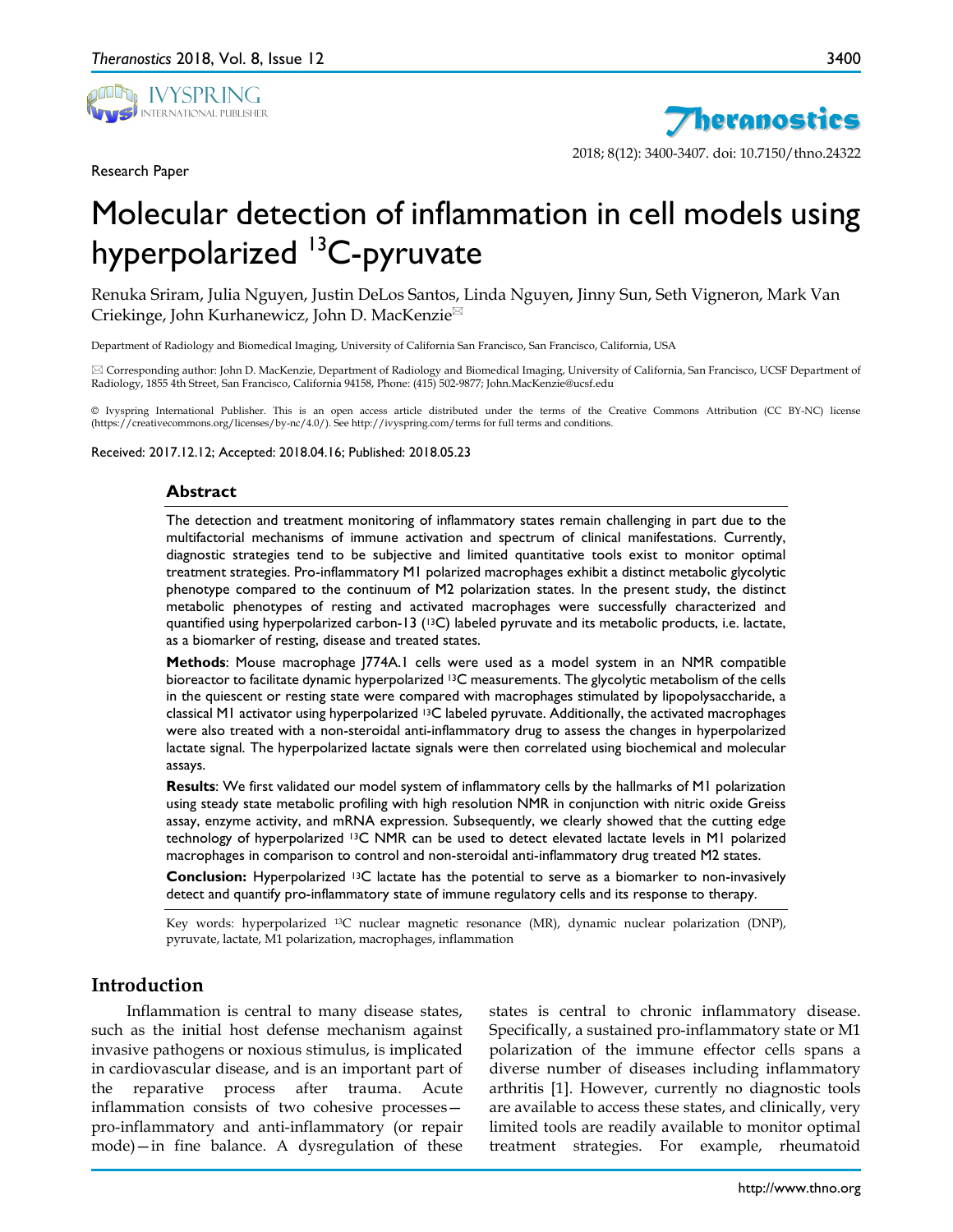arthritis affects 1% of the geriatric population, but clinical measures for detection and treatment monitoring are either invasive or fail to provide a direct indication of arthritis activity and are often subjective and difficult to standardize [2-4]. Furthermore, rheumatologists often rely on subjective clinical opinion alone to make important treatment decisions [5]. The costs of new anti-inflammatory treatments for autoimmune disease are high, and the impact on society resulting from the disabilities is even higher [6].

Carbon-13 magnetic resonance spectroscopic imaging (13C-MRSI) with dissolution dynamic nuclear polarization (dDNP) is a molecular imaging/ spectroscopic strategy that has the potential to address these needs. This technique is noninvasive and quantitative, and can monitor metabolic processes repeatedly over time, which may allow for real-time monitoring of inflammatory responses in vivo. The 13C-MRSI with dDNP technique is free of ionizing radiation, as it relies on an applied magnetic field to detect a signal that is proportional to the spin polarization of magnetic nuclei [7]. The main drawback of 13C-MRSI, however, is the limited time to acquire information as the signal from hyperpolarized agents is short: the half-life of current 13C-MRSI probes is in the range of 30-60 s.

Pyruvate, the most widely studied molecular probe for dDNP, has several attractive features that make it desirable to test its potential as an imaging biomarker of inflammation. Carbon-13 labeled pyruvate is nontoxic, can be readily polarized to a high state with dDNP, has a relatively long T1 relaxation time, and has been shown to be a robust indicator of glycolytic phenotype of cancer cells [8]. This ultimate property is key for enabling this technology towards biomarker development in inflammatory diseases as the activated cells switch to a glycolytic state.

Previous work by members of our group showed the conversion of pyruvate to lactate with elevated lactate levels localized to sites of inflammation in the adjuvant induced arthritis rat model [9]. The goal of this study is to further understand the molecular and metabolic underpinnings of inflammation in glycolytic pathways using *in vitro* macrophage cell models of inflammation. Macrophages are first responders as well as regulators of immunological processes and play a central role in both beneficial and detrimental outcomes in inflammation. They help initiate and recruit other immune cells and are activated and deactivated as they participate in the autoregulatory loop in the inflammatory process. Hence, the metabolic state (i.e., polarization) of the macrophages is a direct readout of the inflammatory

process. The aim of this work is to investigate the metabolic alterations of macrophage cells upon activation/stimulation and response to treatment using hyperpolarized [1-13C]pyruvate.

# **Methods**

# **Cell preparation**

Immortalized mouse macrophage cells (J774A.1) were procured from American Type Culture Collection (ATCC, Manassas VA) and were cultured in RPMI 1640 media as recommended by ATCC. Prior to hyperpolarized experiments cells were detached using Ca<sup>2+</sup> and Mg<sup>2+</sup> free phosphate buffered saline with 0.04% EDTA. Broadly, the cells were divided into three groups: i) control; ii) activated/stimulated, with 100 ng/mL of *E. coli* lipopolysaccharides (LPS) (Sigma Aldrich, St. Louis, MO) for 24 h; or, iii) treated, with pre-incubation of 10 μM of indomethacin (Sigma Aldrich, St. Louis, MO), a non-steroidal antiinflammatory drug for 4 days with simultaneous administration during the last 24 h of LPS stimulation and indomethacin before measurement.

## **Nitric oxide assay and treatment with indomethacin**

Nitric oxide (NO) production in J774A.1 cells of the three groups was determined by measuring the levels of nitrite, a stable breakdown product of NO, in the media supernatant of the J774A.1 macrophages according to the Griess reaction (Promega, Madison, WI) from three biological replicates for each group. Briefly, media from each plate (50 μL) was mixed with 1% sulfanilamide in 5% phosphoric acid solution (50 μL) and incubated at room temperature for 10 min. Subsequently, 0.1% N-1-napthylethylenediamine dihydrochloride in deionized water (50 μL) was added to each mixture, followed by incubation for 10 min. Absorption was measured at 540 nm using a microplate reader (Synergy 2, BioTek, VT, USA), and nitrite content was calculated by comparison to a sodium nitrite standard curve.

#### **Measurement of lactate production using steady state proton nuclear magnetic resonance (NMR) spectroscopy**

Lactate efflux was measured in control and LPS stimulated cells from three 75 cm2 cell culture flasks, each at 60-80% confluency. Fresh media was added to all flasks at the beginning of the experiment and 1 mL of media was sampled every 30 min for 2 h from each of the cell culture flasks. 540 μL of the sampled media was then added to 60 μL of D2O containing 0.75% of trimethylsiylyl pentanoic acid (TSP) (Sigma Aldrich, St. Louis, MO, USA) for internal concentration and chemical shift reference. Spectroscopic profiles of the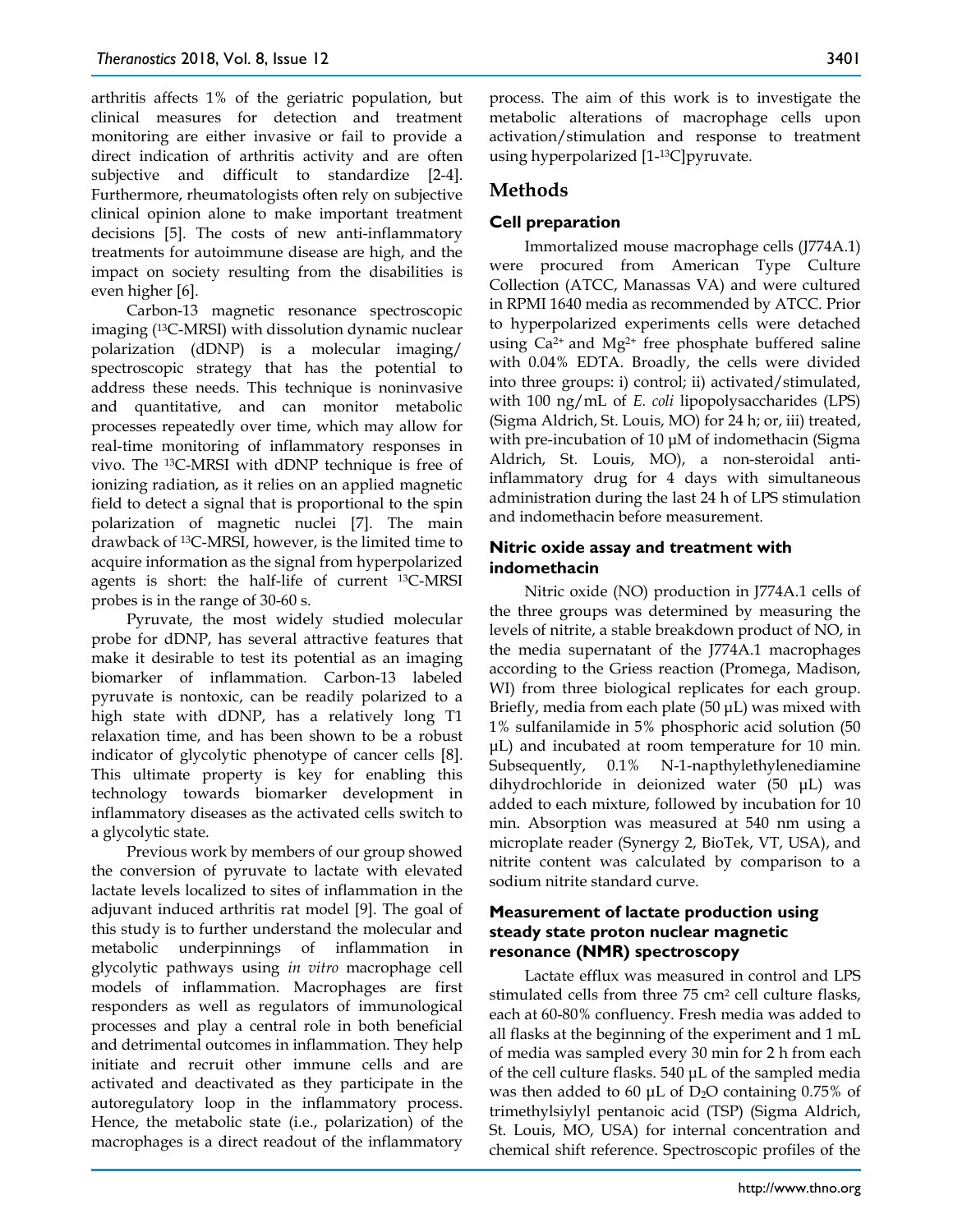media samples were obtained with proton NMR on an 800 MHz Avance I Bruker spectrometer (Bruker Inc, Billerica, MA, USA) using a presaturation sequence with a 90° RF pulse, relaxation delay of 1 s, and 128 repetitions with a sweep width of 12 KHz and 12288 points. Topspin (Bruker Inc, Billerica, MA, USA) was used to process the spectra (after a 1 Hz line broadening, phasing and baseline correction) and quantify the lactate concentration of the media samples using TSP as the reference standard and corrected for the short repetition time used for data acquisition.

#### **Measurement of intracellular metabolites of cell extracts using NMR**

Equal number of macrophage cells were aliquoted into ten 75 cm2 cell culture flasks. Five of the plates were treated with 100 ng/mL of LPS in the media, and five were used for control cells. Of the five plates from each group, two were used for cell count to ensure equal number of cells and three were used for the assay. At the end of 24 h, the cells were extracted using the cold methanol chloroform procedure [10]. The aqueous phase was lyophilized and reconstituted in D2O with 1 mM TSP. The prepared extracts were also measured using high resolution proton NMR as detailed above. Chenomx NMR Suite (Chenomx, Alberta, Canada) was used for identification and quantification of the different metabolites using TSP as a concentration reference. Briefly, after 1 Hz line broadening and proper phasing of each spectrum using the processor, the TSP peak was designated as the reference compound in the profiler. Using the compound reference library inbuilt in Chenomx (based on the HMDB database), the different metabolites were identified and quantified automatically using the peak-fit routine. After, the automatic fitting routine of the Chenomx, we manually verified the fitted peak areas by inspecting the fitting robustness as well as the difference spectrum. The table in the supplementary information lists the chemical shifts of the peaks and their multiplicity used for its quantitation.

## **Analysis of ribonucleic acid (RNA) expression by quantitative real-time reverse transcriptase polymerase chain reaction**

Total RNA was extracted from J774A.1 cells for each group in triplicate using Qiagen's RNeasy Mini Kit and was reverse transcribed using iScript cDNA Synthesis Kit (BioRad Laboratories, Hercules, CA, USA). Polymerase chain reaction was performed using Piko-Real (Thermofisher, Fremont CA, USA) for RNA expression levels of genes of interest, namely, lactate dehydrogenase A and B isoforms (LDHA/B)

and monocarboxylate transporters 1 and 4 isoforms (MCT1/4), using Taqman probes (Applied Biosystems, Foster City, CA, USA) as described previously [11]. β-actin was used as the housekeeping gene, and the relative difference from the control cells was calculated for each primer/probe combination.

## **Measurement of enzyme activity**

Lactate dehydrogenase (LDH) activity of cell lysates was measured spectrophotometrically by quantifying the linear decrease in reduced nicotinamide adenine dinucleotide (NADH) absorbance at varying pyruvate concentrations at 339 nm using a micro-plate reader (Tecan Group Ltd., Switzerland) over 10 min. The maximum velocity and the Michaelis–Menten constant (Km) were estimated using the Lineweaver–Burke plot. Nicotinamide adenine dinucleotide (NAD), a required cofactor for the conversion of pyruvate to lactate via LDH, was assayed using a NADH/NAD Quantification Kit (Biovision, Milpitas, CA), a calorimetric assay that uses a NAD cycling enzyme mix to detect NADH and NAD that is quantified using a NADH standard curve. Both these assays were done in three biological replicates for each group.

## **Measurement of hyperpolarized 13C-lactate with NMR**

J774A.1 macrophage cells were cultured on the surface of polystyrene beads in order to facilitate its use in the NMR compatible bioreactor without altering its baseline metabolism. Twenty million J774A.1 cells were mixed with 500 μL of Cytodex micro-carrier beads (Sigma Aldrich, C0646-5G, lot # SLBK0652V) and plated on 100 mm low-attachment culture dishes. Cells were either left as control or activated with 100 ng/mL LPS. For the indomethacin treated group, cells were pretreated as described earlier on cell culture plates for 4 days with 10 μM of indomethacin, before being mixed with the microcarrier beads along with the drug as well as LPS. For all three groups, the same number of cells were incubated with the same volume of Cytodex micro-carrier beads. After 24 h of incubation, 250 μL of the microcarriers were loaded in a 5 mm bioreactor and perfused with RPMI 1640 media at a flow rate of 0.5 mL/min. The media was kept at 37  $^{\circ}$ C with water-jacketed perfusion lines and maintained at 5%  $CO<sub>2</sub>$  via gas exchanger as detailed before [12]. There was no observable difference in the cell viability or adherence to the micro-carrier beads between the three groups. This was observed by microscopic inspection of the micro-carrier beads prior-to and post hyperpolarized NMR experiments, in addition to trypan blue assessment of cell viability.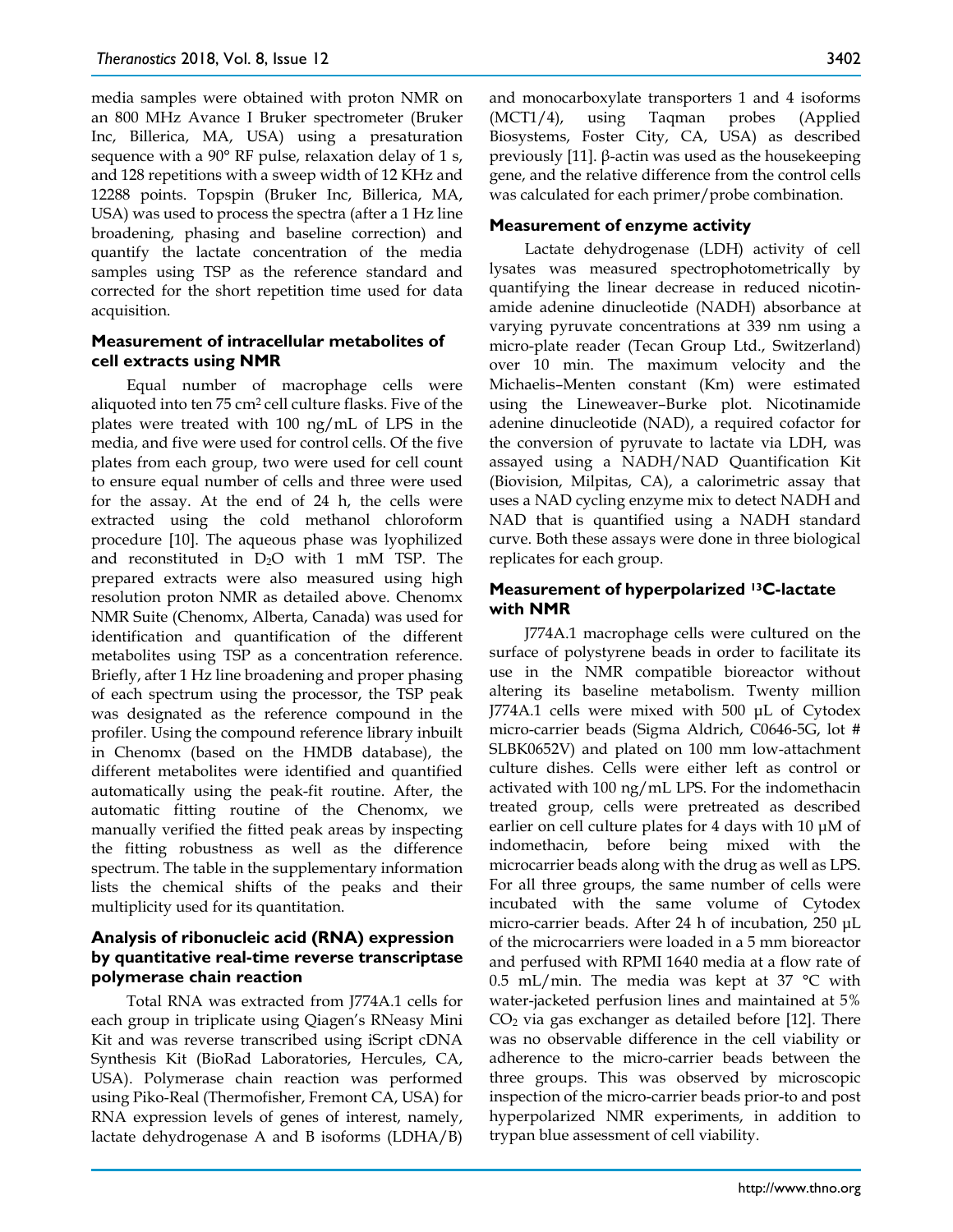Experiments were conducted on a 500 MHz Varian Inova (Agilent Technologies, Santa Clara, CA) with a 5 mm probe at 37 °C. The hyperpolarized [1-13C]lactate signal in the cells was then measured with <sup>13</sup>C NMR after infusion of 750 μL of hyperpolarized [1-13C]pyruvate into the bioreactor over 90 s. 7.5 μL of [1-13C]pyruvic acid with 15 mmol of the trityl radical (GE Healthcare, Waukesha, WI, USA) was polarized on a Hypersense polarizer (Oxford Instruments, Oxfordshire, England), which was followed by dissolution in 5 mL of 50 mM phosphate buffer as described previously [11]. NMR data was acquired dynamically with a 30° flip-angle and pulse repetition time of 3 s for a total of 5 minutes, using a sweep width of 100 ppm and acquisition time of 2 s, obtaining 40,000 points. Cell viability was verified by measuring the nucleoside triose phosphate peaks (predominantly arising from the ATP molecule) using 31P NMR acquired using a repetition time of 2 s and a RF flip angle of 90° with 2048 repetitions, with a sweep width of 20 kHz and 40,000 points (see supplementary methods for additional information).

All NMR spectra were processed using Advanced Chemistry Development, Inc. (ACD/Labs) (Toronto, ON, Canada). The 31P spectra were filtered using an exponential window and 20 Hz line broadening, followed by phasing and baseline correction. Peak integrals were quantified using an in-built Lorentzian / Gaussian line shape fitting routine manually to minimize residuals. The dynamic 13C spectra was summed on the Varian console itself and then processed with 2 Hz line broadening and automatic spline - baseline correction in ACD/Labs



**Figure 1. 1H spectra of cell extracts.** 800 MHz spectra of cell extracts of control macrophages (lower spectrum) and that of LPS-treated macrophages (top spectrum). The labeled peaks, namely itaconate, arginine and lactate, indicate the significantly elevated metabolites in LPS-stimulated macrophages that are indicative of the M1 polarization state.

and the peak areas were quantified using the above-mentioned routine, and the data are represented as a summed ratio of lactate / pyruvate of the entire dynamic curve.

#### **Statistical analysis**

T-test was used to compare LPS stimulated with control cells using Microsoft Excel (Seattle, WA). One-way ANOVA was used to compare the LPS stimulated cells and treated cells with the control cells with Tukey's post-hoc test for statistical significance (p<0.05) using PRISM (GraphPad, Software, La Jolla, CA). All data are represented as mean ± standard error.

## **Results**

#### **Confirmation of metabolic markers of macrophage activation**

Upon LPS stimulation, macrophages polarize to the M1 state characterized by NO production and a glycolytic phenotype [13]. To confirm the increase in glycolysis upon stimulation of macrophages, the media of control cells and LPS stimulated macrophages were assessed for lactate for 2 h. The rate of lactate excretion in the stimulated cells  $(3.54 \pm 0.28)$ nmol/min) was significantly higher (p<0.05) compared to the control macrophages  $(1.53 \pm 0.39)$ nmol/min), confirming the enhanced glycolytic state upon LPS stimulation, congruent with M1 polarization state. **Figure 1** compares the metabolite peaks in the control macrophages with that of the LPS stimulated cells obtained from the aqueous phase of

> the cell extractions. The associated quantification of the metabolite levels is listed in **Table 1**. As expected the increased glycolysis in activated macrophages (LPS stimulated) is observed by the significant increase in lactate levels (3 fold). Other key markers indicative of M1 polarization are the significant increase in arginine levels by 416% as well as the observed production of itaconate, which was not detectable in the control cells. Of the choline moieties, we saw a significant upregulation of glycerophosphocholine in the LPS stimulated macrophages, indicative of highly proliferative cells. Another hallmark of stimulated macrophages (or M1 polarization) is the production of NO. The successful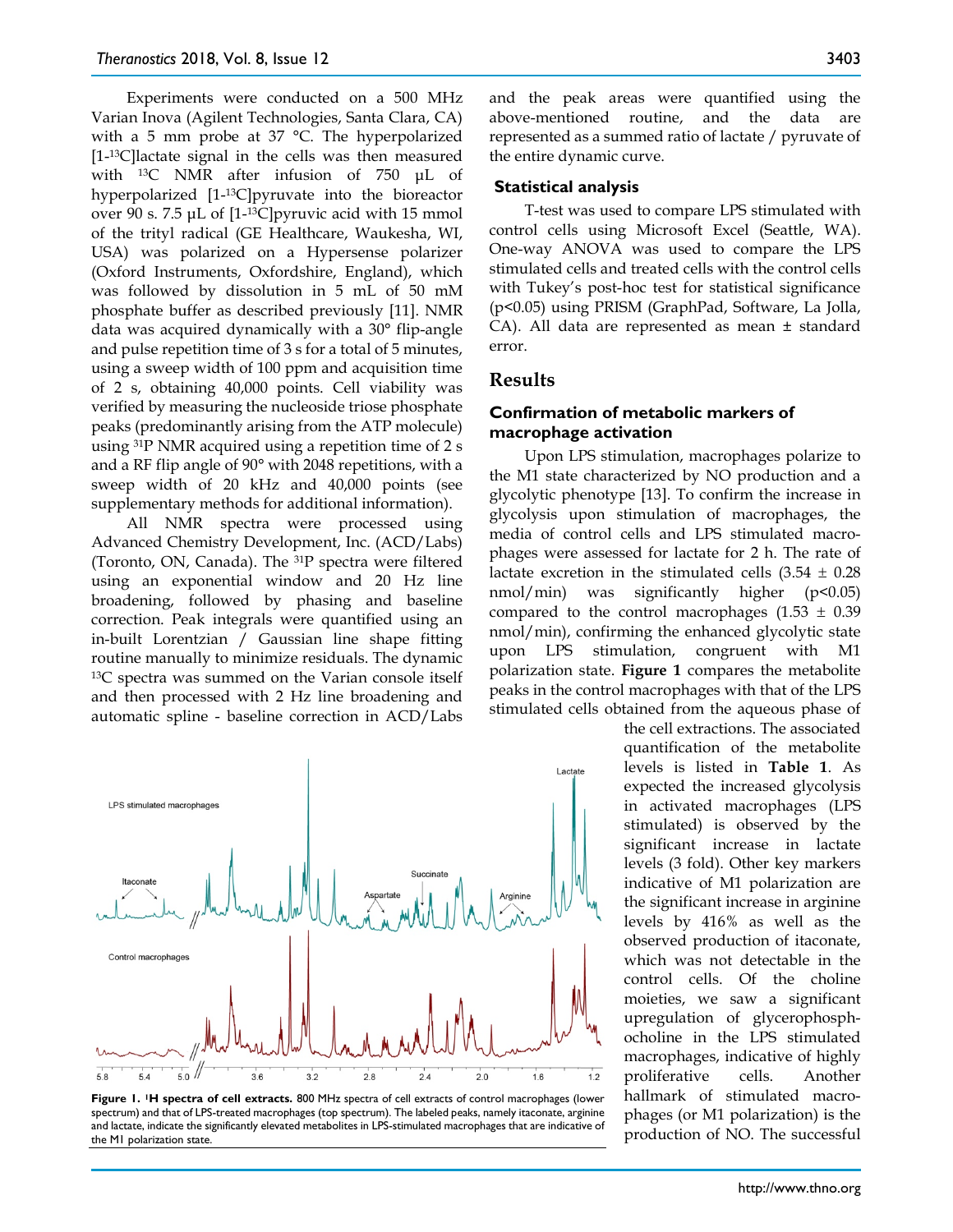stimulation (M1 polarization) of the inflammatory cells was confirmed by measuring the NO production by Greiss assay. In the control conditions, there was negligible NO production, which was significantly elevated to  $17 \pm 3$  μM in LPS stimulated cells (p<0.05). We further used the Greiss assay as a measure of treatment efficacy. The indomethacin treated cells showed a significant reduction in NO to  $10 \pm 3$   $\mu$ M (p<0.05). This dose of the non-steroid anti-inflammatory drug was used for treatment in the hyperpolarized studies.

**Table 1.** Metabolite concentrations in control cells versus LPS-stimulated cells.

| Metabolite            | Metabolite concentrations |                 | Significance |
|-----------------------|---------------------------|-----------------|--------------|
|                       | $(\mu M)$                 |                 | (p-value)    |
|                       | Control                   | LPS             |              |
| Acetate               | $17.3 \pm 1.8$            | $13.5 \pm 0.6$  | 0.118        |
| Alanine               | $54.4 \pm 8.4$            | $56.4 \pm 1.9$  | 0.821        |
| Arginine              | $13.8 \pm 2.5$            | $57.3 \pm 8.4$  | $0.008*$     |
| Aspartate             | $73.0 \pm 10.3$           | $37.9 \pm 3.2$  | $0.031*$     |
| Choline               | $0.93 \pm 0.2$            | $1.1 \pm 0.2$   | 0.59         |
| Citrate               | $7.1 \pm 1.1$             | $10.0 \pm 0.7$  | 0.083        |
| Creatine              | $36.9 \pm 5.3$            | $48.3 \pm 3.0$  | 0.136        |
| Glutamate             | $136.0 \pm 22.8$          | $83.2 \pm 3.1$  | 0.084        |
| Glutamine             | $60.1 \pm 11.9$           | $82.6 \pm 4.4$  | 0.151        |
| Glutathione           | $35.9 \pm 6.9$            | $40.9 \pm 7.28$ | 0.644        |
| Glycerophosphocholine | $2.8 \pm 0.5$             | $5.8 \pm 0.3$   | $0.009*$     |
| Itaconate             | 0                         | $16.9 \pm 3.43$ | $0.008*$     |
| Lactate               | $26.8 \pm 2.9$            | $82.6 \pm 4.6$  | $0.001*$     |
| Phophocholine         | $21.3 \pm 3.4$            | $28.7 \pm 1.7$  | 0.126        |
| Pyruvate              | $2.8 \pm 0.4$             | $2.4 \pm 0.2$   | 0.417        |
| Succinate             | $1.7 \pm 0.4$             | $5.2 \pm 0.2$   | $0.001*$     |
| Taurine               | $70.2 \pm 7.0$            | $38.1 \pm 1.2$  | $0.011*$     |

Data is displayed as mean ± standard error with the corresponding p-values of t-tests listed. The significant changes (p<0.05) in metabolite concentrations between the control and treated cells are indicated by bolded text and an asterix.

#### **Non-invasive measurement of macrophage activation and treatment using NMR and hyperpolarized 13C-lactate**

J774A.1 macrophages were successfully grown on the surface of polystyrene beads (cytodex) and transferred to a micro-engineered bioreactor system to study in situ metabolism using NMR. The beads facilitated key areas of the experimental design: 1) cell growth, 2) easy transfer from tissue culture to the bioreactor system (the beads eliminated the need to trypsinize cells off the tissue culture plates), 3) consistent and even distribution of cells (20 million cells) in the active region of the NMR coil, and 4) space among the beads to perfuse media with dissolved gases, and hyperpolarized [1-13C] pyruvate. To that end, the bioenergetics of the cells were assessed using 31P with no measurable phosphoesters, a metabolic marker indicative of high cell proliferation (**Figure 2A**). However, the strong nucleoside triosephosphate signals indicate normal physiological function. The hyperpolarized 13C

lactate/pyruvate ratio was significantly elevated in the LPS stimulated cells (mean  $\pm$  SD = 3.66  $\pm$  0.33  $\times$ 10<sup>-3</sup>, n=5) in comparison to control (1.02 ± 0.23  $\times$ 10<sup>-3</sup>, n=6) and treated  $(1.38 \pm 0.24 \times 10^{-3}, n=7)$  groups, p=0.0001 for both comparisons (**Figure 2B-C**). The dynamic spectra of the hyperpolarized pyruvate and lactate signals in the LPS stimulated macrophages are provided in **Figure S1.**

## **Investigation of molecular underpinnings of increased hyperpolarized lactate as a biomarker of inflammation**

The key molecular mechanisms of lactate metabolism were studied in J774A.1 cells to understand the increased lactate signal observed by hyperpolarized NMR. Enzyme/transporter expression, LDH activity and NADH levels (**Figure 3A**) are potential regulatory sites responsible for the 3.5-fold increase in conversion of hyperpolarized pyruvate to lactate we observed in LPS stimulated macrophages. NADH, an essential cofactor of LDH, was increased (**Figure 3B**) by 50% in the activated macrophages (23.4  $± 1.4$  fmol/cell,  $p=0.0059$ ) compared to the control cells  $(15.4 \pm 0.5 \text{ fmol/cell}).$ 

The primary regulation of intracellular lactate concentration occurs via LDHA/B enzymatic transformation of pyruvate to lactate and by intra/extracellular transportation of lactate via cell surface MCT1/4 molecules. **Figure 3C** shows the gene expression levels of LDHA/B and MCT1/4 measured in RNA extracts from LPS-stimulated and control J774A.1 macrophages. LPS stimulation resulted in a significant upregulation of LDHA expression,  $43 \pm 5$ % (p<0.05), which has a higher Km for pyruvate, and the LDHB isoform was significantly downregulated by  $86 \pm 1\%$  (p<0.05). Taken together, these result in the metabolic profile being skewed towards increased lactate signal. Furthermore, expression levels of MCT1 and 4 were significantly downregulated by  $40 \pm$ 0.2 % (p=0.01) and 73  $\pm$  1 ×10<sup>-3</sup>% (p=0.003), respectively, in the activated cells and thereby promotes less extracellular efflux and increased intracellular lactate concentration. Concomitant with all the above molecular changes, the LDH activity was also significantly (p<0.005) increased by 50% in stimulated cells  $(3.96 \pm 0.16 \text{ mM} \text{ NADH/min}/10^6$ cells) compared to the control cells  $(2.04 \pm 0.01 \text{ mM})$ NADH/min/106 cells) (**Figure 3D**).

## **Decreased hyperpolarized lactate/pyruvate ratio in treated macrophages can be attributed to the fast, non-steady state kinetic measure of LDH enzyme activity**

Upon treatment of the macrophages with indomethacin, the hyperpolarized lactate to pyruvate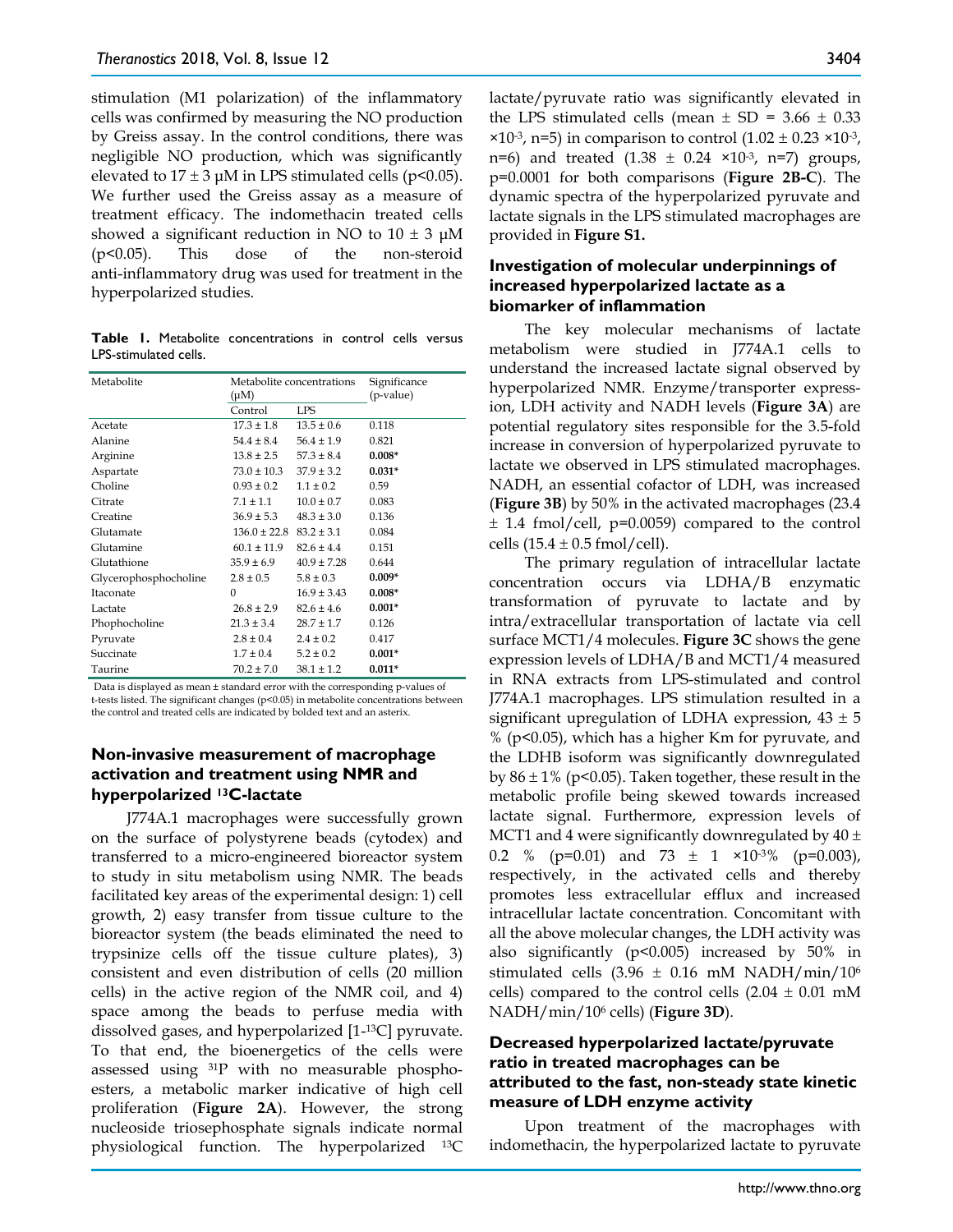ratio decreased significantly, further reinforcing that lactate could potentially serve as a biomarker of therapy. However, most of the molecular effectors responsible for the observed increase in hyperpolarized lactate did not decrease with indomethacin treatment, such as the NADH levels and LDHA mRNA expression. In fact, the LDH activity and mRNA levels of the cells pretreated with indomethacin alone were similar (**Figure S2**) to that of LPS+indomethacin treated cells, pointing towards a non-specific effect of the non-steroid antiinflammatory drug. Furthermore, the lactate efflux as well as the intracellular lactate in the treated cells were non-significantly decreased to 3.28 ± 0.08 nmol/min and 68.7 ± 7.5 μM respectively, compared to those in the stimulated cells  $(3.5 \pm 0.28 \text{ nmol/min})$ and 82.6  $\pm$  4.6  $\mu$ M). However, with indomethacin treatment of LPS stimulated cells, the Km of the LDH enzyme increased significantly to  $0.2 \pm 0.03$  mM compared to  $0.08 \pm 0.002$  mM in the stimulated cells (p=0.017). This suggests an inhibitory effect of the drug (either directly or by indirect means) on the LDH enzyme with no significant change in the maximal velocity of LDH (3.97  $\pm$  0.15 mM NADH/min in stimulated cells and  $4.15 \pm 0.41$  mM NADH/min in treated cells).

#### **Discussion and conclusion**

This work examined lactate as a biomarker of inflammation in a robust cell model system to study



**Figure 2. Three-fold elevation in the production of hyperpolarized 13C-lactate after LPS stimulation in a macrophage cell model of inflammation. (A)** 31P spectrum shows viable cells with normal physiology. **(B)** 13C-NMR spectrum of hyperpolarized signals normalized to pyruvate signal shows elevation of lactate production in LPS-activated macrophages in comparison to control (inset is 5x magnification of the lactate spectra). **(C)** Bar graph shows the 3.5-fold increase in hyperpolarized 13C-lactate after LPS stimulation in the macrophages and its subsequent reduction to baseline (control cells) with indomethacin treatment.

key metabolic pathways for inflammation. Lactate was non-invasively measured using carbon-13 molecular imaging and we showed that the lactate signals correlate with inflammation and response to treatment. M1 polarized macrophage cells stimulated with LPS, had elevated levels of hyperpolarized 13C-lactate after the administration of hyperpolarized 13C-pyruvate. We further corroborated these findings by detailing key molecular mechanisms that promote elevated intracellular lactate concentration: a net increase in LDH activity via increased cofactor NADH and increased mRNA expression of LDHA isoenzyme with a concomitant decrease in LDHB and a net decrease in lactate transport out of the cell via decrease in MCT1/4 expression.

The increased NADH upon LPS stimulation is in line with prior observation by Haschemi et al [14]. It has been shown [15] that the mRNA expression levels of MCT1 in LPS treated macrophages, while initially high (4 h post stimulation), can be reduced to almost zero by 16 h, validating our results. However, the same work also showed persistent protein expression of the transporter, clearly exemplifying the transient nature of mRNA expression and the discordance between the mRNA levels and protein expression. The slight downregulation of LDHB may also have important indications for inflammation. LDH5 is the LDH isoenzyme with the highest efficiency to catalyze pyruvate to lactate, and downregulation of LDHB could mediate an LDH isozyme pattern shift to LDH5

> [16]. Thus, the activation of immune cells results in downregulation of LDHB to meet the higher energy demands and the need to metabolize more pyruvate to lactate.

> Our initial cell experiments to confirm M1 polarization state include a characterization of the metabolite profile using proton NMR. Upregulated glycolysis was verified by the increase in lactate levels both intracellularly as well as in the rate of lactate efflux, a hallmark of M1 polarization [17]. Similarly, significant upregulation of arginine observed in the stimulated macrophages plays a central role in the M1 polarization of macrophages via NO production [18]. Concomitant with arginine, we saw an increased pool of aspartate in the stimulated macrophages. This metabolite has a dual function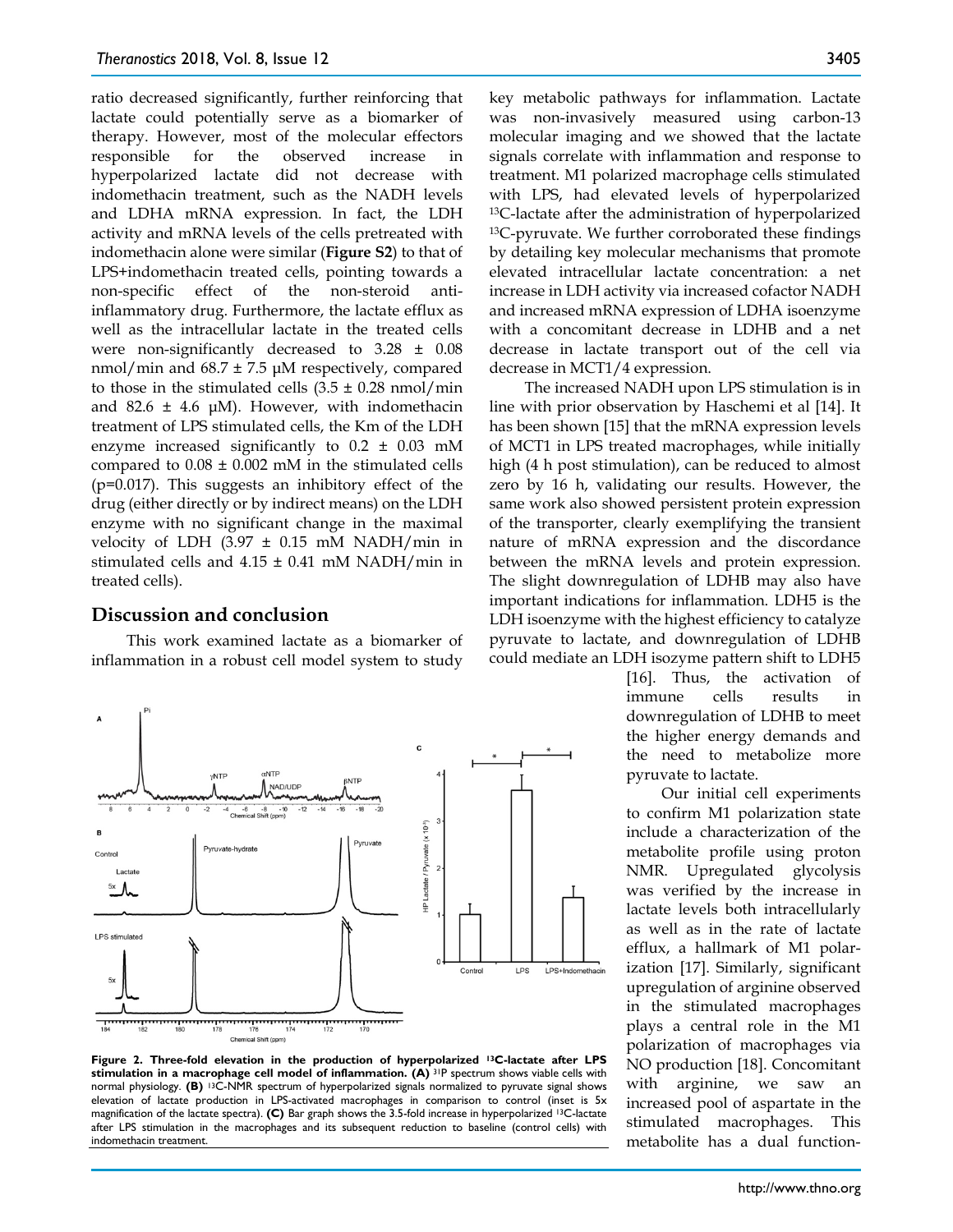ality in stimulated macrophages: it serves as 1) a key component of the arginosuccinate cycle for sustained arginine pool geared towards NO production [19] and 2) as an anaplerotic source to replenish fumarate due to the truncation of the TCA cycle at the succinatedehydrogenase step [20]. Congruent to that, succinate, a known metabolite intrinsic to immune signaling in LPS stimulated cells [21] was also observed to be higher. The recently discovered itaconic acid in activated macrophages, [22] which has been shown to have antimicrobial properties [23], was significantly elevated, indicating a further fractured TCA cycle. However, we did not observe a significant increase in citrate. Although not significant, we registered an increase in citrate levels, which effluxes out of the cycle to produce itaconaic acid in the LPS stimulated macrophages, similar to prior work [24]. These associated increases in arginine, aspartate, succinate and itaconate in LPS stimulated macrophages are a clear indication of M1 polarization as shown previously [25-27].



**Figure 3. Molecular underpinnings of increased hyperpolarized lactate signal. (A)** Schematic representation of hyperpolarized pyruvate metabolism in activated macrophages. **(B)** NADH content in the stimulated and control cells measured using a calorimetric assay. **(C)** RNA expression of stimulated macrophages relative to control cells (normalized to the housekeeping gene L19). Increased LDHA expression with a concomitant increase in the monocarboxylate transporters (MCT1 and MCT4) synergistically promote increased lactate production as well as efflux. LDHb/a: isoenzymes A and B of lactate dehydrogenase; MCT1/4: monocarboxylate transporters 1 and 4. **(D)** The LDH activity measured in stimulated macrophages reflects the increased LDHA expression compared to the control cells. (\* denotes significant change from control, p<0.05)

Treatment with indomethacin decreased inflammation perceived as a reduction in NO production (less than 50%), indicating reversal of macrophage polarization. Interestingly, the hyperpolarized lactate, which serves as a biomarker of M1 polarization, was also decreased, thereby

functioning as a marker of drug efficacy too. The observed non-specific effect of the drug alone, in terms of increased LDHA mRNA expression, is similar to the observations by Schnyder et al [28]. However, the striking increase in Km of the LDH enzyme could explain the hyperpolarized lactate / pyruvate signal being decreased compared to the stimulated cells. Additionally, this exemplifies the notion that the hyperpolarized signal observed represents the initial rate kinetics and is not a steady state measure. This shift in Km (without an alteration in maximal enzyme velocity) could be due to either: 1) an incidental consequence on the LDH isozyme composition change as indomethacin does not seem to inhibit LDH activity [29] or 2) an indirect effect on LDH. One plausible mechanism of action for indomethacin to reverse the inflammatory response is its inhibitory effect on NO activated mechanisms, as has been shown by Summ and Evers [30].

This study showed how lactate is quantifiable and may be used as a non-invasive molecular marker of inflammation and treatment response. However, for clinical translation, the background lactate could be an issue when highly glycolytic tissue is involved and would be confounded by the number of activated macrophages at the site of inflammation. However, a recent study by Guglielmetti et al [31] in a mouse model of multiple sclerosis of neuro-inflammation showed that hyperpolarized lactate is increased due to inflammatory effectors. Similarly, in the heart, another non-glycolytic organ, it has been shown that hyperpolarized lactate signal is indicative of inflammatory processes in a rat model of myocardial infarction, with as few as 350-500 monocytes/mg of tissue [32].

Hyperpolarized 13C NMR has the potential for preclinical tests of drug efficacy in addition to the study of metabolic pathways and their alteration by inflammatory processes. Unlike other molecular imaging techniques that are still experimental, this technique is currently being employed in 7 clinical sites across the world to study biological processes and oncologic and cardiac applications, and can thus translate rapidly to clinical use for inflammatory disorders such as rheumatoid arthritis.

## **Abbreviations**

13C-MRSI: carbon-13 magnetic resonance spectroscopic imaging; dDNP: dissolution dynamic nuclear polarization; LDH: lactate dehydrogenase; LPS: lipopolysaccharides; MCT: monocarboxylate transporter; NAD: nicotinamide adenine dinucleotide; NMR: nuclear magnetic resonance; NO: nitric oxide; TSP: trimethylsiylyl pentanoic acid; RNA: ribonucleic acid.